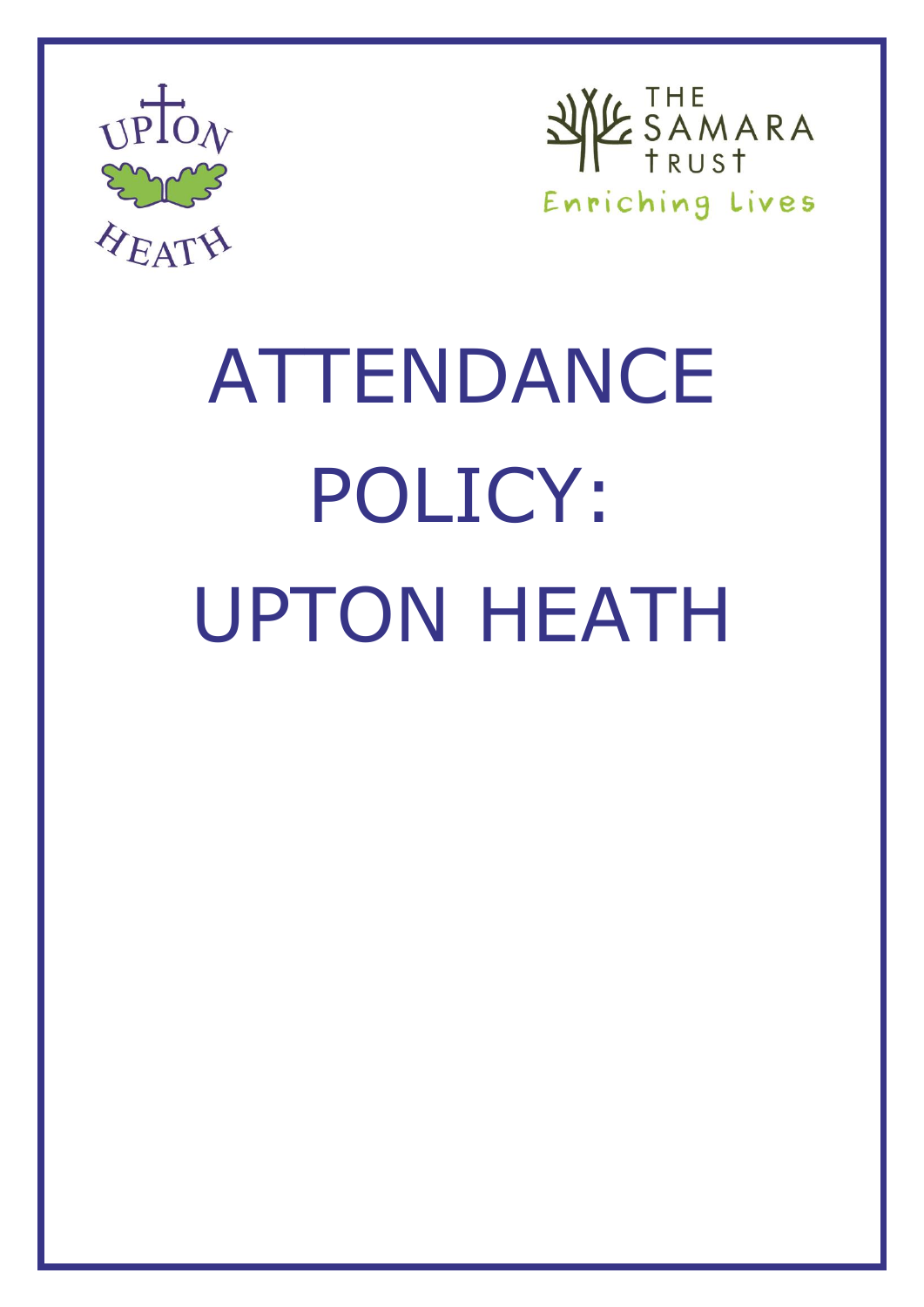The policy is written in line with the legislation 'The Education (Pupil Registration) (England) (Amendment) Regulations 2013.' This policy will be reviewed at appropriate intervals.

## **1) Policy Statement**

All children need to attend school for the full 190 days of the academic year in order to receive their educational entitlement and to make the most of that education. Children with poor attendance tend to achieve less well in both primary and secondary school. All schools within the EiP will follow procedures that comply with the law, relevant education legislation and codes of practice, other relevant national/local requirements which aim to achieve best practice for all groups of children.

# **2) Principles**

The EiP Policy is founded on the following key principles. Good attendance will be promoted and absence reduced, including persistent absence. Every child will have access to a full-time education to which they are entitled. Any patterns of absence will be acted upon early in collaboration with pupils, parents and The Local Authority. Parents will be held accountable in performing their legal duty of ensuring that their children of compulsory school age attend school regularly. Children will be punctual to lessons.

# **3) Policy in Practice**

**Punctuality:** School starts at 8.55am and all children are expected to be in their classroom at 8.55am. Children arriving after that time must come into school via the main entrance where the late mark will be recorded stating the reason for lateness. The register is recorded at 8.55am and at 9.20am the register is closed. Children arriving after this time will receive an unauthorised absence. Persistent unauthorised absences may result in the Local Authority issuing a Fixed Penalty Notice.

**Absence**: Absence is recorded legally as '**authorised**' (approved by school) or '**unauthorised**' (not approved by school). If the reason for absence is medical parents are required to telephone the school office by 8.55am on the first day of absence. When school has not been informed of the reason for absence attempts will be made to contact a parent. Failure to contact a parent may result in the school contacting The Local Authority or Social Care.

Parents requesting **Leave of Absence** for any reason other than medical must complete the form (Appendix 1) in advance. All leave of absence is at the Principal's discretion. In making a decision to authorise leave of absence the Principal will consider if the absence is due to exceptional circumstances:

• The parent is due to go on tour or has just returned from tour within the **Armed Forces** (Services).

- **Family Crisis** (adoption; bereavement; additional medical needs).
- **Religious Observance** by the religious body to which the parents belong.
- Participation in a **supervised sporting activity** approved by the school.
- **Medical or dental appointments** (non routine).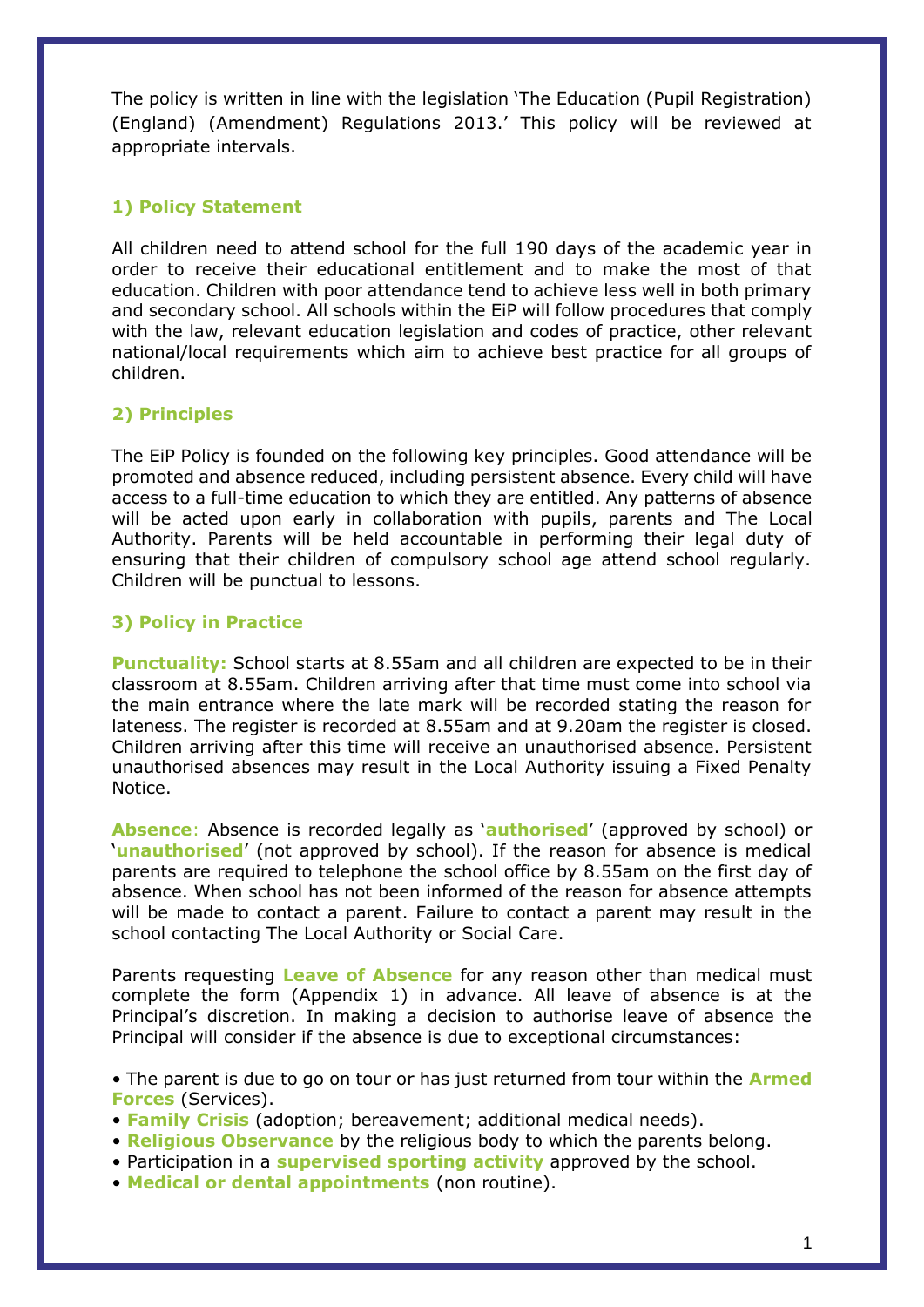• **Modelling or special stage performances** (as long as it can be proved that the education of the child does not suffer).

• **Examinations**.

**Leave of Absence due to Family Holidays**: Leave of absence due to a family holiday during term time will not be authorised unless the reason meets the exceptional criteria above. In response to your leave of absence request a decision will be made and a letter sent to you within 5 working days. If leave of absence is authorised a date to return must be agreed with the Principal.

A child who is absent longer than the 5 days after an agreed date can be legally removed from the school register and the parent may be liable to prosecution. When the leave of absence is 'unauthorised' and a child incurs 10 unauthorised absence marks in a term i.e. five school days, the Local Authority will be informed and a fixed term penalty notice may be issued.

The current rates payable by parents are £60 where the amount is paid within 21 days and  $£120$  where the amount is paid within 28 days. This charge is per parent/carer per child. If the fixed penalty notice remains unpaid this could lead to prosecution in the Magistrate's Court.

**Other unauthorised absences:** Other unauthorised absences from school, such as arriving late after the registers have closed and illnesses where no medical evidence has been provided, may incur a fixed penalty notice, when the absences within a term are 10 sessions or more, i.e. 5 days. The current rates payable by parents are £60 where the amount is paid within 21 days and £120 where the amount is paid within 28 days. This charge is per parent/carer per child. If the fixed penalty notice remains unpaid this could lead to prosecution in the Magistrate's Court.

**Attendance and Punctuality Procedures**: As you are probably aware we have been monitoring attendance and lateness very closely and we have decided that to tackle this growing issue we will implement some changes.

**PUNCTUALITY**: If your child is late and the usual door is closed please continue to bring them to the main front door. Here they will be met by a member of staff who will sign them in, record the reason for being late and ask them to make their lunch choice before going to class. If your child is persistently late a punctuality slip will be sent home to inform you of the number of late marks incurred. If this does not improve you will be invited into school to discuss the matter.

**ATTENDANCE**: It is vitally important that if your child is absent from school that you call the school office with a specific reason. If your child is ill please explain the illness in detail. The calls should be made on each day of absence. When school has not been informed of the reason for absence attempts will be made to contact a parent. Your child may incur an unauthorised mark on the register and you may get a visit from a member of the Senior Leadership Team from school. Failure to contact a parent may result in the school contacting The Local Authority or Children's Social Care. If attendance falls below 95% you will be contacted by school to make you aware of this. If attendance falls below 90% you will be invited into school to meet with our Learning Mentor, Mrs Morris and a member of the SLT. If this does not improve you may be asked to provide medical evidence for all late and absent marks. We do realise that some children have medical issues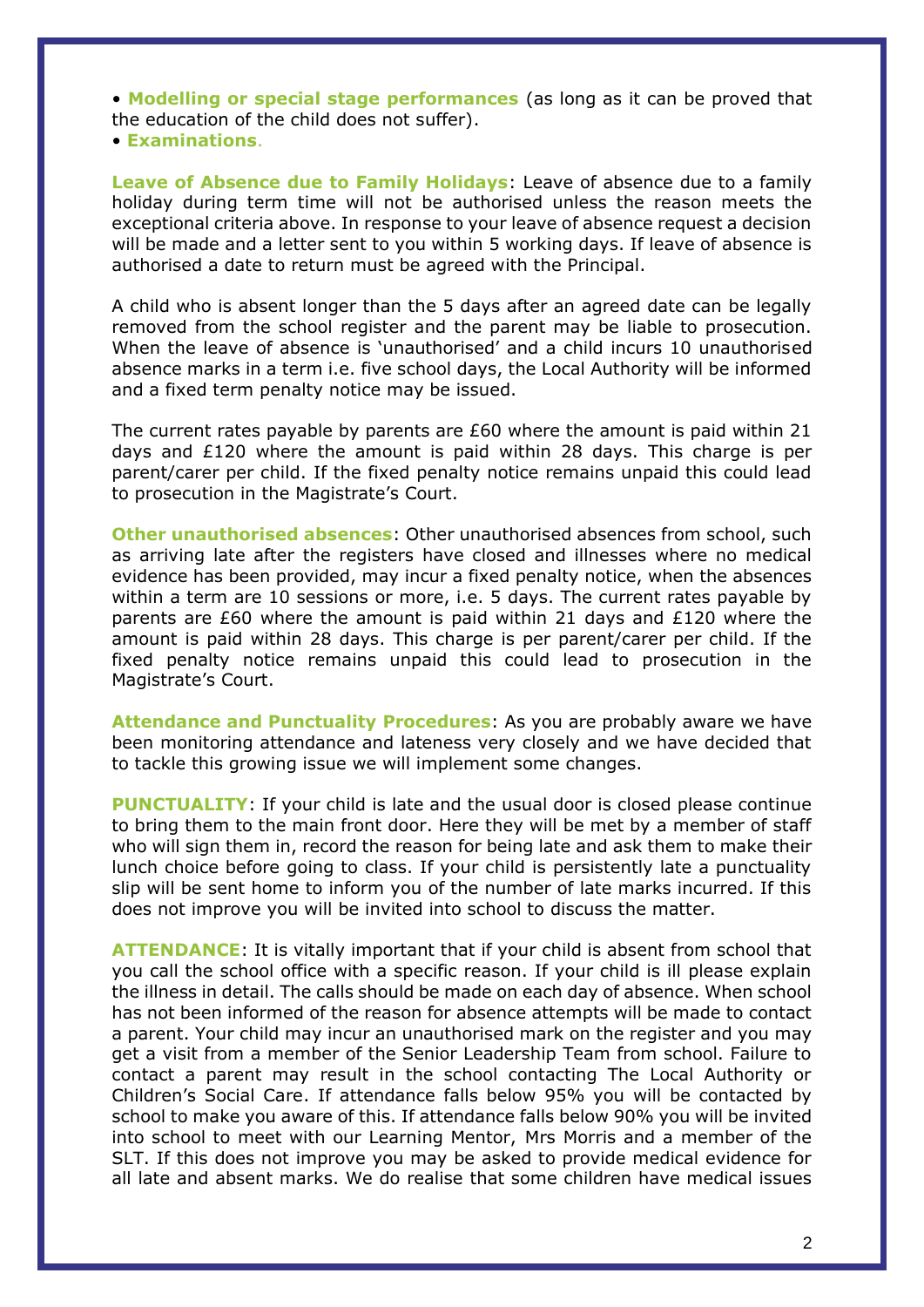that require them to take time off school, and we want to be totally supportive with this. If there are any children that we are not already aware of please do not hesitate to let us know. If your child has a medical appointment you will be asked to provide school with the evidence for this, either a letter or appointment card.

Signed: Chair of Governors

Signed: Principal

Date: Reviewed October 2019

Policy created in association with Upton 4 Inclusion.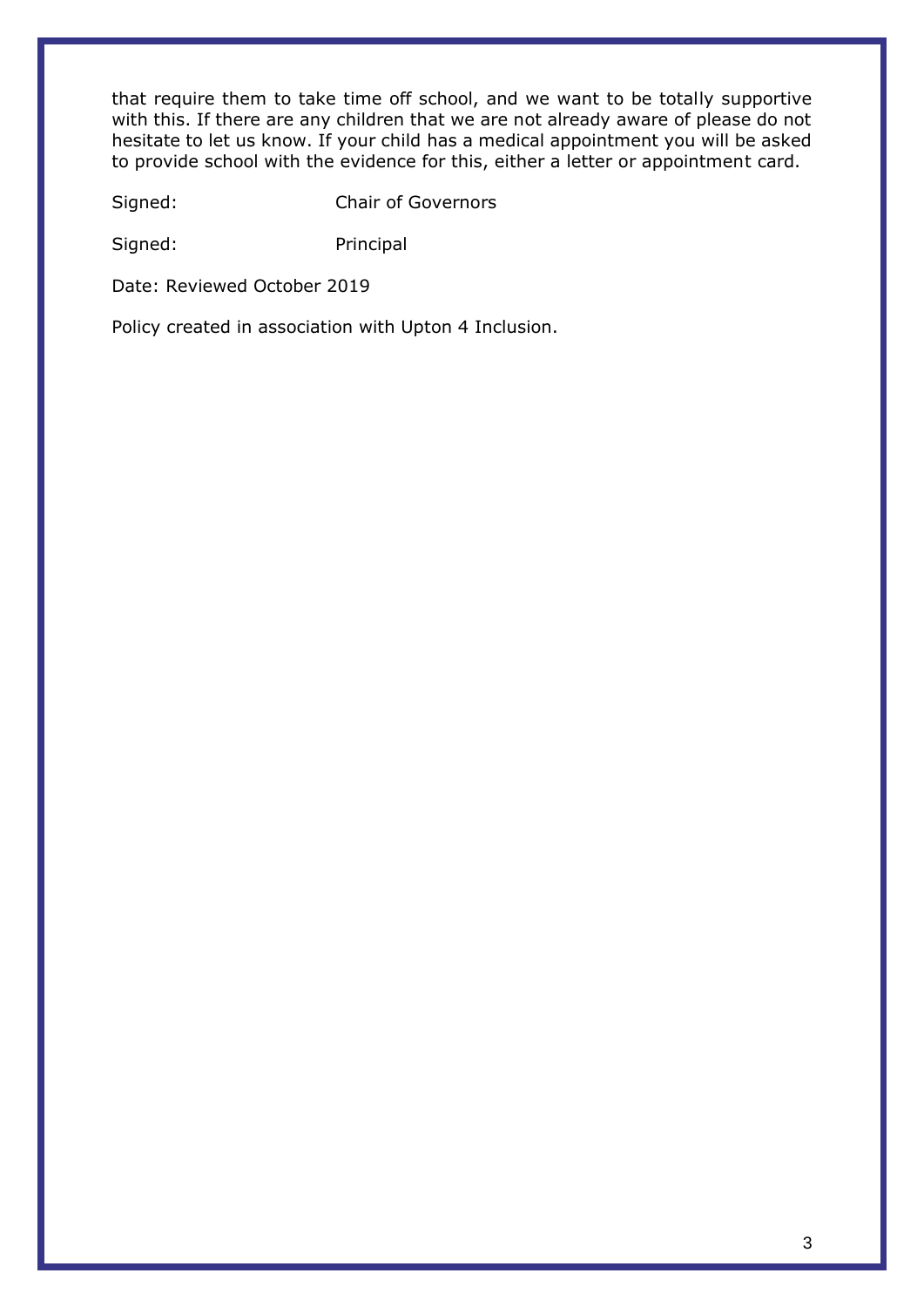**Appendix 1 Form**: For any request of non-medical leave of absence. Please ensure you refer to the school website before completing this form to ensure you meet the criteria for approval of the intended absence and understand the circumstances if this application does not meet them. Thank you.

| Name of school:                                                                                                             |                |
|-----------------------------------------------------------------------------------------------------------------------------|----------------|
| Names of child(ren):                                                                                                        | Year group(s): |
| Do you have any other children in any other school(s)? If yes, please write the<br>name of your child(ren) and the schools: |                |
| Please state the reason for absence:                                                                                        |                |
| First day of absence:                                                                                                       |                |
| Return date to school:                                                                                                      |                |
| Total number of school days missed:                                                                                         |                |
| Signature (parent):                                                                                                         | DATE:          |
| Signature (parent):                                                                                                         | DATE:          |

| For school office use only:                    |                      |  |
|------------------------------------------------|----------------------|--|
| Acknowledgement of reply for leave of absence: |                      |  |
| Principal's decision:                          |                      |  |
| <b>AUTHORISED ABSENCE</b>                      | UNAUTHORISED ABSENCE |  |
| Signed (principal):                            | Date:                |  |
| Copied to parents:                             | Register code.       |  |